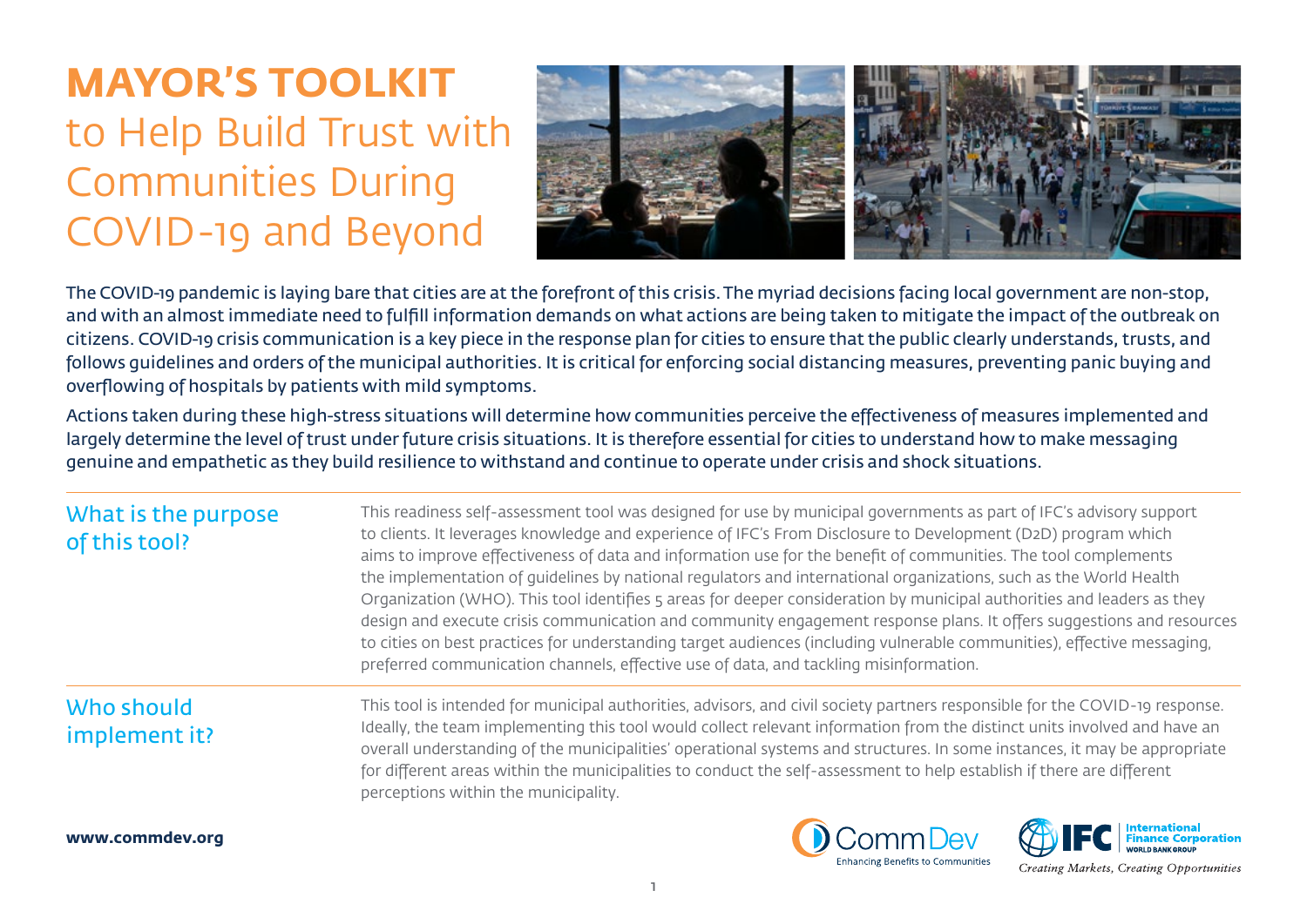| What are<br>its limitations?                                                                          | (a) The suggestions set out below are subject to confirmation that they are in accordance with existing national laws and<br>regulations, especially those related to media and communications. (b) As situations develop rapidly, careful attention<br>needs to be paid to any updates to guidelines issued by WHO and national health authorities. (c) The tool must be<br>adapted to the local context by its users.                                                                                                                                                                                                                                                                                                                                                                                                                                                                                                                                                                                                                                                                                                                                                                                                                                                                                                                                                                                                                                                                                                                                                                                                                                                                                    |
|-------------------------------------------------------------------------------------------------------|------------------------------------------------------------------------------------------------------------------------------------------------------------------------------------------------------------------------------------------------------------------------------------------------------------------------------------------------------------------------------------------------------------------------------------------------------------------------------------------------------------------------------------------------------------------------------------------------------------------------------------------------------------------------------------------------------------------------------------------------------------------------------------------------------------------------------------------------------------------------------------------------------------------------------------------------------------------------------------------------------------------------------------------------------------------------------------------------------------------------------------------------------------------------------------------------------------------------------------------------------------------------------------------------------------------------------------------------------------------------------------------------------------------------------------------------------------------------------------------------------------------------------------------------------------------------------------------------------------------------------------------------------------------------------------------------------------|
| Why is community<br>engagement and<br>communication a<br>critical pillar in a<br>response strategy?   | Timely, accurate, trustworthy, and sustained communication and engagement are essential components in any disease<br>outbreak response. Municipal authorities are called on to provide transparent and almost real-time information<br>to the public on mitigative and preventative actions throughout the different stages of the response. Coordinated<br>implementation of communication and community engagement strategies between national and local governments,<br>public health experts, and community leaders is paramount in delivering key messages that can help contain disease<br>transmission and provide life-saving information to at-risk population. Proactively communicating and promoting<br>two-way dialogue with communities that are harder to reach (e.g. being offline or in rural areas) can ensure that the<br>community's voices are integrated to the response and can help prevent detrimental behaviors like hoarding, risky health<br>practices, propagation of misinformation, and growing mistrust. It can also help prevent stigmatization of people from<br>areas with high infection rates, or infected individuals within their communities, which can add to the physical, mental,<br>and economic toll of the epidemic. Community engagement and communication are not only critical in the context of the<br>direct epidemic itself but are also required on key public health risk factors that increase alongside the disease-notably<br>gender-based violence and mental health stressors. Municipalities must be aware of how secondary risks are differentially<br>experienced according to gender, age, income, and other determinants of vulnerability. |
| Where to find<br>international guidelines<br>for planning COVID-19<br>preparedness and<br>response?   | WHO provides Operational Planning Guidelines to Support Country Preparedness and Response which lay out 8<br>pillars: (1) Country-level coordination, planning, and monitoring; (2) Risk communication and community engagement;<br>(3) Surveillance, rapid response teams, and case investigation; (4) Points of entry; (5) National laboratories; (6) Infection<br>prevention and control; (7) Case management; (8) Operational support and logistics. WHO offers an online course on<br>risk communication. Technical quidance on each pillar is also available. This self-assessment tool builds on the guidance<br>provided for pillar 2: Risk communication and community engagement to specifically assist municipal-level clients in<br>their COVID-19 containment response.                                                                                                                                                                                                                                                                                                                                                                                                                                                                                                                                                                                                                                                                                                                                                                                                                                                                                                                       |
| What are the key<br>challenges cities are<br>facing in community<br>engagement and<br>communications? | Increasingly, the most pressing challenge is the speed at which information (and misinformation) travels and the amount<br>of information consumed by the population. Municipal authorities must be extremely vigilant about coordinating<br>the information they share and how it is received by citizens, as communities around the world become increasingly<br>concerned about the impacts of the outbreak. Lessons from previous epidemics, such as Ebola, highlight that failing to<br>fully engage both men and women, as well as specific at-risk population groups, is a missed opportunity in terms of<br>accessing and sharing information. Furthermore, the public health crisis can strain existing processes and systems that<br>lack flexibility and adaptiveness needed for risk and crisis communication. This can be detrimental to a city's ability to<br>deliver the right message at the right time, through the right and official channels. This also diminishes a city's ability to<br>dispel rumors and mitigate the adverse impacts of misinformation.                                                                                                                                                                                                                                                                                                                                                                                                                                                                                                                                                                                                                           |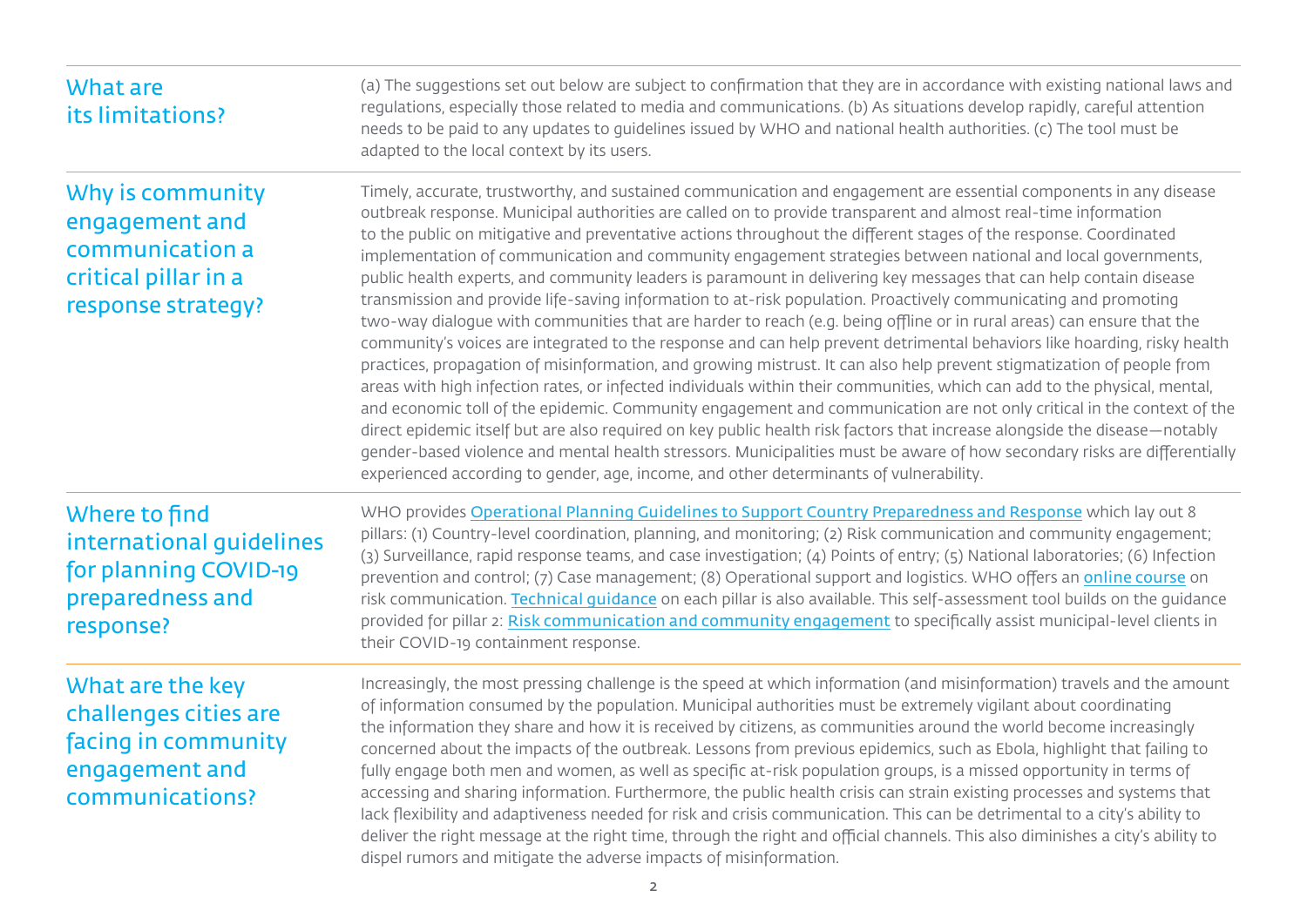## **MAYOR'S TOOLKIT** to Help Build Trust with Communities During COVID-19 and Beyond

This tool offers a framework for municipal clients to conduct a quick self-assessment (Yes/No) of five essential components pertinent to effective risk communication and community engagement response plans. Resources point to additional information and examples of international best practices.

#### **KEY CONSIDERATIONS YES NO RESOURCES AND EXAMPLES**

| Understanding<br>and Engaging<br><b>At-Risk</b><br><b>Populations</b> | Municipal authorities have identified at-risk populations, including<br>marginalized groups and those in hard-to-reach areas (elderly, refugees<br>and migrants, homeless, people with disabilities, pregnant women,<br>children, rural populations, illiterate, and ethnic minorities.).                   |  | • WHO E COVID-19 RCCE Guidance - Annex 1A<br>• UN Statement <sup><sup>a</sup> Persons With Disabilities</sup><br>• WHO, IFRC, OCHA <b>P</b> COVID-19: How to include marginalized<br>and vulnerable people in risk communication and community<br>engagement<br>• CDC $\vec{C}$ Guideline for homeless service providers<br>• IASC E Gender Alert for COVID-19 Outbreak<br>• UN Women E Women and COVID-19: Five things governments<br>can do now |
|-----------------------------------------------------------------------|-------------------------------------------------------------------------------------------------------------------------------------------------------------------------------------------------------------------------------------------------------------------------------------------------------------|--|---------------------------------------------------------------------------------------------------------------------------------------------------------------------------------------------------------------------------------------------------------------------------------------------------------------------------------------------------------------------------------------------------------------------------------------------------|
|                                                                       | Municipal authorities have assessed target populations' level of literacy,<br>accessible and trusted communication channels, and cultural/beliefs<br>nuances.                                                                                                                                               |  |                                                                                                                                                                                                                                                                                                                                                                                                                                                   |
|                                                                       | Municipal authorities have determined the target populations'<br>perceptions of COVID-19 risk: what people know, how they feel, and<br>what they do in response to the outbreak.                                                                                                                            |  | • UNFPA <b>B</b> COVID 19: A Gender Lens. Protecting sexual and<br>reproductive Health Rights, and Promoting Gender Equality<br>• GBV Guidelines <b>T</b> COVID-19 Resources<br>• The Lancet <sup>®</sup> Ebola Response and Community Engagement                                                                                                                                                                                                 |
|                                                                       | City has established an interactive consultation framework between the<br>community, local leaders, and other response actors                                                                                                                                                                               |  |                                                                                                                                                                                                                                                                                                                                                                                                                                                   |
| <b>Effective</b><br><b>Messaging</b>                                  | Leadership is actively involved in delivering messages that are clear, regular,<br>and actionable. Messaging prioritizes building trust, demystifying health<br>and safety information, and how to seek government assistance. Messages<br>are honest and empathetic. Information and data are transparent. |  | <b>PAHO <i>d</i></b> COVID-19 Guidelines for communicating about<br>coronavirus disease 2019<br>• New York Times <b>E</b> A German Exception?<br>• New Zealand <b>7</b> Unite against COVID-19<br>• Bloomberg Harvard & City Leadership Initiative                                                                                                                                                                                                |
|                                                                       | Authorities honestly communicate what is known, what is unknown,<br>and what is being done to get more information, with the objectives of<br>saving lives and minimizing adverse consequences.                                                                                                             |  | • World Bank Land Korea's response to COVID-19<br>• T President Obama to mayors: "Speak the truth. Speak it<br>clearly. Speak it with compassion."                                                                                                                                                                                                                                                                                                |
|                                                                       | Messaging is constantly updated in line with the evolving dynamic of the<br>outbreak. Real-time information is made easily available.                                                                                                                                                                       |  | • Real-time Dashboards <b>B</b> City of Boston and <b>B</b> Austin<br>• New Zealand & Data on COVID-19 - Ministry of Health                                                                                                                                                                                                                                                                                                                       |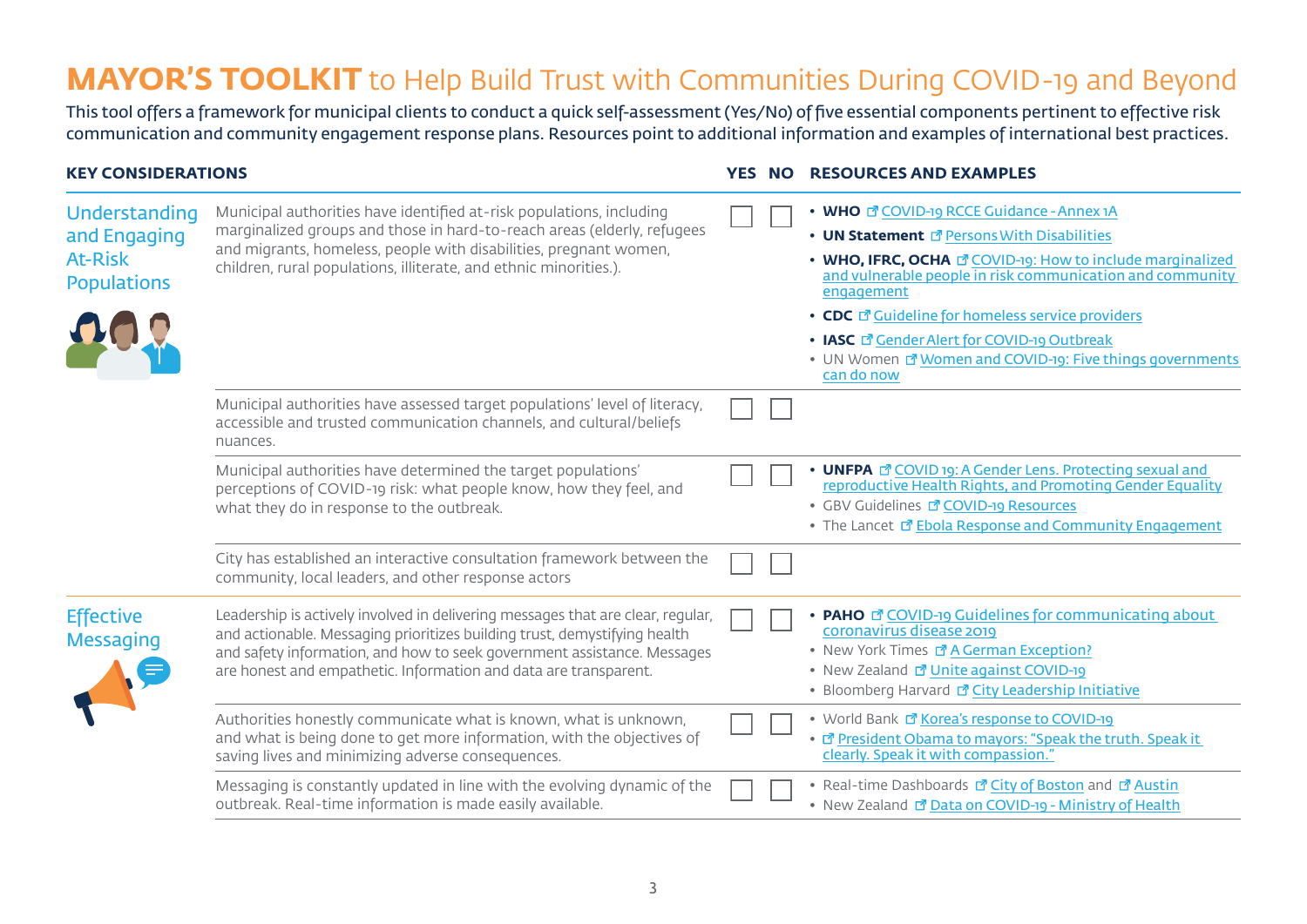| <b>KEY CONSIDERATIONS</b>                           |                                                                                                                                                                                                                                                                                                                                                                                                                      |  | <b>YES NO RESOURCES AND EXAMPLES</b>                                                                                                                                                                                                                                                                                                                                                                                           |
|-----------------------------------------------------|----------------------------------------------------------------------------------------------------------------------------------------------------------------------------------------------------------------------------------------------------------------------------------------------------------------------------------------------------------------------------------------------------------------------|--|--------------------------------------------------------------------------------------------------------------------------------------------------------------------------------------------------------------------------------------------------------------------------------------------------------------------------------------------------------------------------------------------------------------------------------|
|                                                     | City makes use of public messages and infographics by the WHO.<br>Information is presented in simple, visual ways that minimize<br>speculation and avoid over-interpretation of data.                                                                                                                                                                                                                                |  | • WHO <b><i><sup>d</sup></i></b> COVID-19 Infographics                                                                                                                                                                                                                                                                                                                                                                         |
|                                                     | Municipal authorities tailor interventions and information to local<br>context and ensure all engagement is culturally appropriate (language,<br>norms, beliefs, age) and empathetic to help the uptake of messaging in<br>order to change behaviors. Messages are tailored by population group<br>when relevant (e.g. women, elderly, youth).                                                                       |  | • The Refugee Response <sup>n</sup> basic facts and safety information<br>about COVID 19 in Burmese, Karen, Nepali, Kinyarwanda,<br>Arabic, Swahili                                                                                                                                                                                                                                                                            |
|                                                     | City follows best risk and crisis communication practices from WHO (e.g.<br>A/B testing as a message testing strategy, preventing stigma).                                                                                                                                                                                                                                                                           |  | • WHO <b><i>R</i></b> Country and Technical Guidance<br>• WHO I Social Stigma Associated with COVID-19                                                                                                                                                                                                                                                                                                                         |
|                                                     | City has adapted existing coordination and clearance mechanisms to<br>ensure messages are aligned with national public health guidelines and<br>directives.                                                                                                                                                                                                                                                          |  | • Asian Scientist Magazine <sup>a</sup> How Singapore Is Taking On<br>COVID-19                                                                                                                                                                                                                                                                                                                                                 |
| <b>Effective</b><br><b>Channels</b> for<br>Outreach | Municipal authorities have identified, engaged and partnered<br>with trusted networks to disseminate information (community-<br>led organizations, religious leaders, women's networks, business<br>associations, youth groups, among others).                                                                                                                                                                       |  |                                                                                                                                                                                                                                                                                                                                                                                                                                |
|                                                     | Communication officials have mapped out intermediaries of information<br>(infomediaries) and key influencers (such as religious and civil society<br>leaders, celebrities) to ensure effectiveness of risk communication and<br>community engagement efforts.                                                                                                                                                        |  | • C' Message from the Pope<br>• The Guardian <b>I</b> The UK's leading game makers are inserting<br>public health messages into popular titles                                                                                                                                                                                                                                                                                 |
|                                                     | Levels of ICT penetration among at-risk populations have been assessed.                                                                                                                                                                                                                                                                                                                                              |  |                                                                                                                                                                                                                                                                                                                                                                                                                                |
|                                                     | City has established partnerships with technology companies to<br>leverage their support for COVID-19 response                                                                                                                                                                                                                                                                                                       |  | For example:<br>• free SMS messages by local mobile operators<br>• search engine prioritizing search results with information from<br>national/local health authorities                                                                                                                                                                                                                                                        |
|                                                     | Municipal authorities have identified the most trusted channels to<br>deliver information. An appropriate combination of offline and online<br>channels is being utilized (Offline: SMS, radio, TV, newspapers, flyers,<br>religious and community leaders. Online: COVID-19 website, messaging<br>services such as WhatsApp, video services such as YouTube and TikTok,<br>social media, mobile apps, newsletters). |  | • IFRC <b>E</b> How to Use Social Media to Better Engage People<br><b>Affected by Crises</b><br>• CivicReady & Best Practices for Emergency Communications<br>on Social Media<br>• Politico <sup>®</sup> Finland Taps Social Media Influencers<br>• WHO E WHO Alert on Whatsapp<br>• TikTok & Tiktok Response on COVID-19<br>• Massachusetts state government <sup>7</sup> COVID-19 Text Message<br><b>Notification System</b> |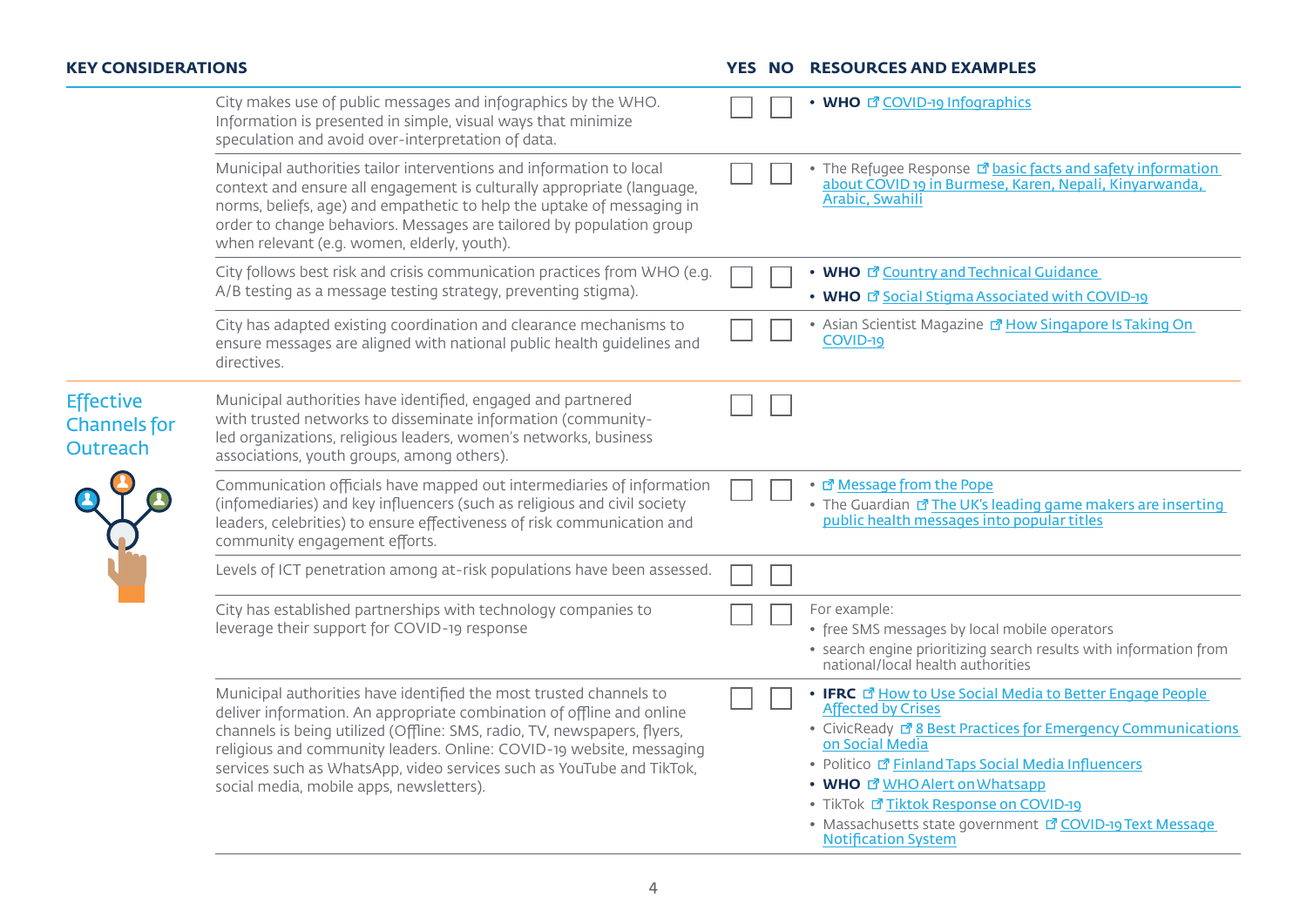### **KEY CONSIDERATIONS YES NO RESOURCES AND EXAMPLES**

|                                         | Channels for two-way communication- such as hotlines and<br>websites-with citizens have been established. City leaders should use<br>interactive formats when feasible and regularly monitor feedback.                                                                                                                                                                                                                                                  |  | • New York City <b>Z COVID-19 website</b><br>• La Coronavirus in US Cities: Residents' Key Concerns<br>• Forbes & Data Algorithms Are Being Used                                                                                   |
|-----------------------------------------|---------------------------------------------------------------------------------------------------------------------------------------------------------------------------------------------------------------------------------------------------------------------------------------------------------------------------------------------------------------------------------------------------------------------------------------------------------|--|------------------------------------------------------------------------------------------------------------------------------------------------------------------------------------------------------------------------------------|
|                                         | Municipal authorities and leaders have explored creative ways to<br>package key messages (e.g. art, music, humor, theater)                                                                                                                                                                                                                                                                                                                              |  | • Liberia President Weah sends message of solidarity in<br>coronavirus tune<br>• La Ugandan musicians Bobi Wine & Nubian Li<br>• La Vietnam, Ministry of Health COVID-19 Song                                                      |
| <b>Using Data</b><br><b>Effectively</b> | Municipal authorities collect relevant data on a daily basis. Key datasets<br>for public communications include but are not limited to: number of<br>tests performed; number of confirmed cases; number of deaths; number<br>of people recovered; patient information: age, gender, underlying health<br>issues; number of hospitalizations; ICU beds used and available; levels of<br>critical equipment, protective gear, medications, medical staff. |  | • Johns Hopkins University <b>T</b> COVID-19 Resource Center<br>Global real-time data<br>• Canadian Government F COVID-19                                                                                                          |
|                                         | City has established partnerships with entities that are collecting data<br>that cities can't or have resources to deploy applications that serve<br>cities' goals.                                                                                                                                                                                                                                                                                     |  | • E.g., location data from mobile operators<br>• Mobility data from Google<br>• Economic activity data from credit card or mobile payment<br>providers (M-Pesa, MasterCard)                                                        |
|                                         | City has a virtual control center with a capacity to integrate and<br>analyze the data to inform decision making and provide evidence-based<br>messaging. In smart cities, command and control centers can be used to<br>provide COVID-19 response.                                                                                                                                                                                                     |  |                                                                                                                                                                                                                                    |
|                                         | Municipal authorities publish key data for public use on a daily basis in<br>open formats, ideally via APIs. Published patient case data is anonymized<br>to prevent from individuals being personally identified.                                                                                                                                                                                                                                      |  | • Open Data Institute <b>B</b> Data and Public Services Toolkit<br>• L' Basics of API<br>• New York Times <b><i>P</i></b> How much should the public know about<br>who has the coronavirus?                                        |
|                                         | Municipal authorities have established regulations and policies that<br>safeguard privacy of health and safety information. COVID-19 patients'<br>data is fully protected, in accordance with national regulations and<br>international best practices.                                                                                                                                                                                                 |  | • Germany & Guidance on Employee Data Protection and<br><b>COVID-19 Issues</b><br>• EU & European Data Protection in Times of Pandemic                                                                                             |
|                                         | Data is visualized and contextualized to present risk and crisis response<br>to populations in a clear, actionable way.                                                                                                                                                                                                                                                                                                                                 |  | • T How design can stop the spread of the coronavirus<br>• E' Visualizations of COVID data and research<br>• L <sup>a</sup> Top 35 R resources on Novel COVID-19 Coronavirus<br>• UK Government <sup>n</sup> Public Health England |
|                                         | Municipal authorities support the use of open data by citizens,<br>academia, and businesses to spark innovation and catalyze collaborative<br>co-creation of public-private solutions (e.g. mobile applications to help<br>people locate pharmacies with masks in store).                                                                                                                                                                               |  | • World Bank I Raw data and relevant open data sets<br>• Colombia National Government <sup>7</sup> CoronaApp Colombia<br>• IADB <b><i><sup>d</sup></i></b> Conector Digital<br>• IHME La Hospital Resource Use Projections         |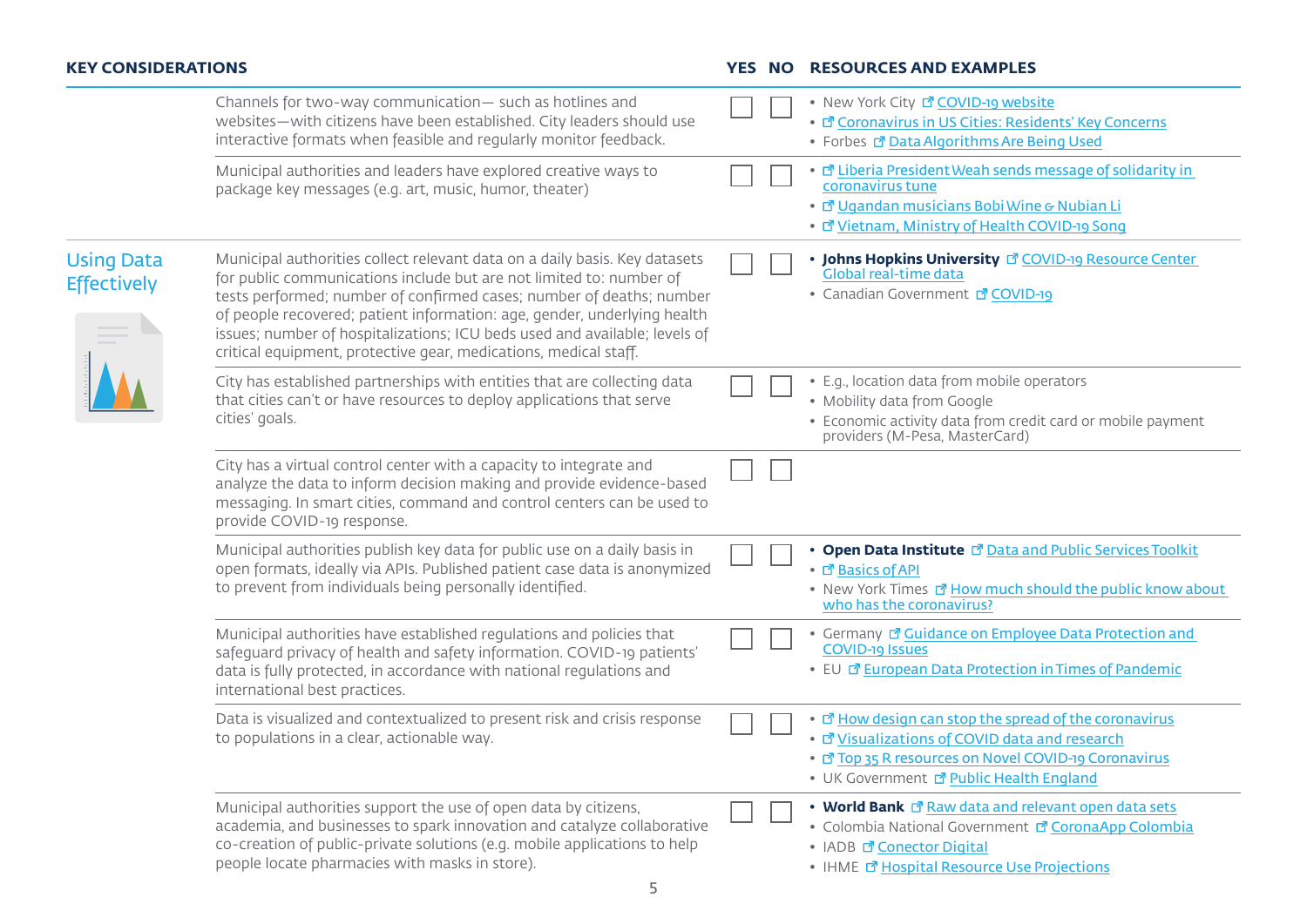#### **KEY CONSIDERATIONS YES NO RESOURCES AND EXAMPLES**

| <b>Misinformation</b>  | Municipal authorities and leaders have coordinated communication<br>and community engagement plans that can help prevent an 'infodemic'<br>(excessive amounts of information, making it difficult for communities<br>to identify key and real messages through the noise). |  | New York Times <b>T</b> WHO Fights a Pandemic Besides<br>Coronavirus: An 'Infodemic'                                                  |
|------------------------|----------------------------------------------------------------------------------------------------------------------------------------------------------------------------------------------------------------------------------------------------------------------------|--|---------------------------------------------------------------------------------------------------------------------------------------|
|                        | Municipal authorities and leaders are aware of what audiences are<br>worried about, do not understand, or require more information about<br>and make a deliberate effort to address these gaps.                                                                            |  | BBC <b><i>R</i></b> Coronavirus: How bad information goes viral<br>• Pennsylvania Real-Time news <b>B</b> Coronavirus myths debunked  |
|                        | Municipal authorities and leaders have established mechanisms to<br>fact-check, track rumors, conspiracy theories, misinformation, and<br>disinformation that are circulating to assess what has to be addressed,<br>corrected, and/or reported to pertinent authorities.  |  | <b>WHO <i>d</i></b> WHO: Myth Busters<br>• Digiphile <sup>®</sup> Help contain the viral "infodemic" with good<br>information hygiene |
|                        | Municipal authorities and leaders provide feedback mechanisms for<br>citizen participation to dispel rumors, answer questions, and disseminate<br>correct information.                                                                                                     |  | 団 IFCN Fact Checking Organizations on Whatsapp                                                                                        |
| <b>List key action</b> | <b>Action Item</b>                                                                                                                                                                                                                                                         |  | <b>Responsible Department/Individual</b>                                                                                              |

| List key action<br>items as a | <b>Action Item</b> | <b>Responsible Department/Individual</b> |
|-------------------------------|--------------------|------------------------------------------|
|                               |                    |                                          |
| result of this                |                    |                                          |
| assessment                    |                    |                                          |
|                               |                    |                                          |
|                               |                    |                                          |
|                               |                    |                                          |

Do you want to request IFC assistance?



For additional resources and a list of Sustainable Infrastructure Advisory Services [click here](#page-6-0).

For additional support with addressing identified areas of weakness, IFC clients can request assistance to:

### **CITIES REGIONAL LEADS:**

- Africa **[Daniel Shepherd](https://www.linkedin.com/in/daniel-shepherd-4a236aa1/)** in ECA [Patrick Avato](https://www.linkedin.com/in/avato/) in
- LAC [Kristtian Rada](https://www.linkedin.com/in/kristtian-rada-65787a183/) in
- 
- Asia **[Aurelie Chardon](https://www.linkedin.com/in/aurelie-chardon-617bb11/)**

**SUSTAINABLE INFRASTRUCTURE ADVISORY:**

Global [Alla Morrison](https://www.linkedin.com/in/alla-morrison/) in Global [Michelle Jacome](https://www.linkedin.com/in/michellejacome/)<sup>th</sup>

LAC [Fernando Ruiz Mier](https://www.linkedin.com/in/fernando-ruiz-mier-778a15a0/) LAC [Amanda Diaz](https://www.linkedin.com/in/amanda-d%C3%ADaz-20b0a324/) in





Creating Markets, Creating Opportunities